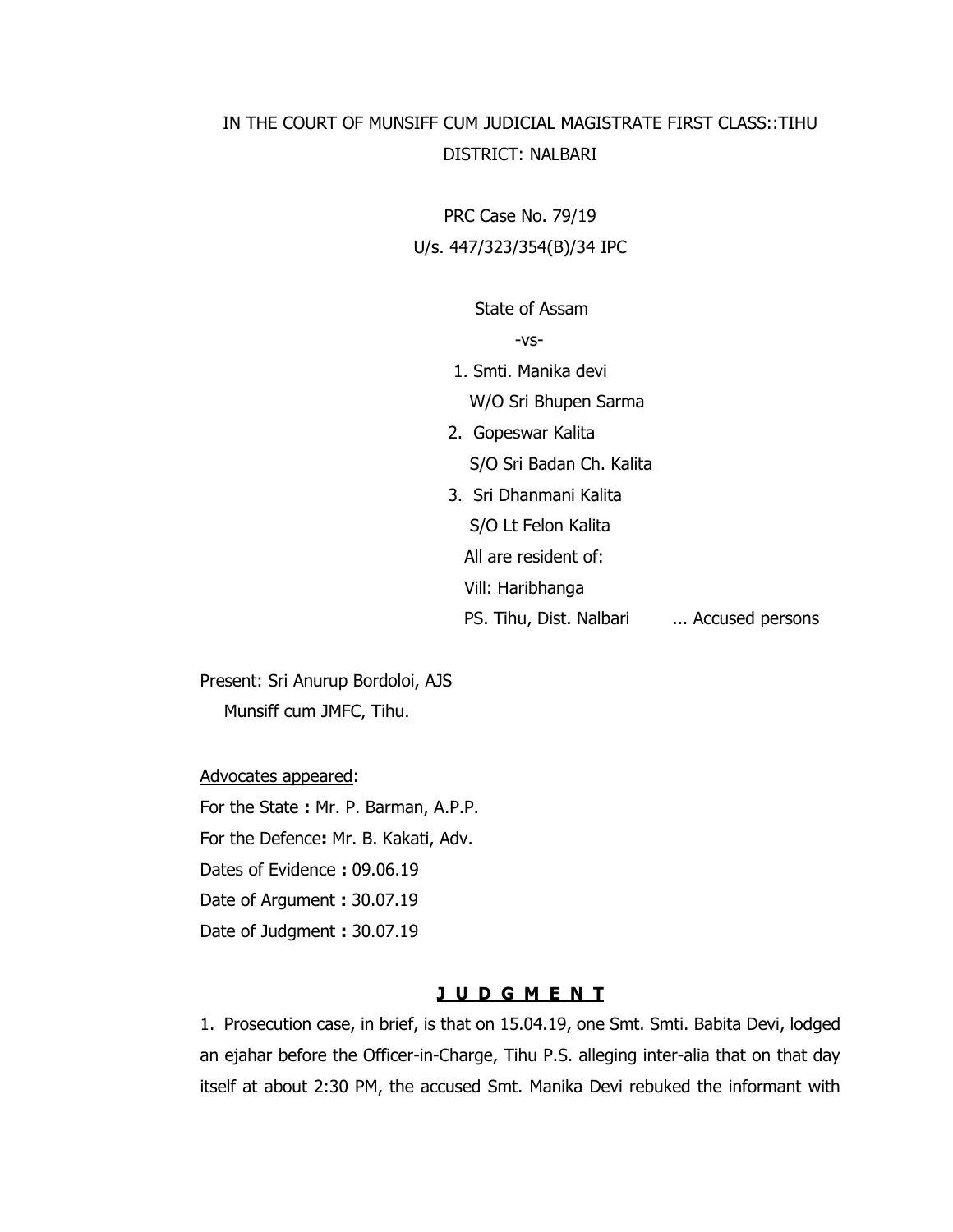obscene words at the courtyard of the informant's house. Thereafter, the other accused persons, namely, Sri Mrinal Kalita, Sri Gopeswar Kalita and Sri Dhanmoni Kalita wrongfully trespassed into the courtyard of informant's house. Thereafter, the accused Sri Dhanmoni Kalita floored the informant by holding her hair and the accused Sri Gopeswar Kalita assaulted the informant as a result of which the informant suffered serious injuries. The accused Sri Dhanmoni Kalita even touched the informant inappropriately on her breast. The accused persons also threatened to kill the informant. Hence, the case.

2. On receipt of the ejahar, Tihu P.S. Case No. 64/19 u/s 120(B)/420/468/294/506/34 IPC was registered and investigated into. On completion of the investigation, I/O filed charge-sheet against the accused Smt. Manika Devi, Sri Gopeswar Kalita and Sri Dhanmani Kalita u/s 447/323/354(B)/34 I.P.C.

3. On appearance before the court, necessary copies were furnished to the accused persons. Perusal of case record reveals prima facie materials against the accused persons Sri Gopeswar Kalita and Sri Dhanmoni Kalita u/s 506(II)/447/323/34 IPC, Sri Dhanmoni Kalita u/s 354 B IPC and Smt. Manika Devi u/s 294 I.P.C. Accordingly, charge was framed against the accused persons Sri Gopeswar Kalita and Sri Dhanmoni Kalita under the above mentioned sections which were read over and explained to the accused persons to which they pleaded not guilty and claimed to be tried. Also particulars of offence u/s 294 IPC were read over and explained to the accused Smt. Manika Devi to which she pleaded not guilty and claimed to be tried.

4. In support of its case, prosecution side examined 7 (seven) witnesses. The statement of the accused persons u/s 313 CrPC was recorded wherein they took the plea of denial.

5. I have heard the arguments of the learned counsels for both the sides at length, gone through the case record and perused the evidence carefully.

#### **POINTS FOR DETERMINATION ARE:**

6. (i) Whether the accused persons, namely, Sri Dhanmoni Kalita and Sri Gopeswar Kalita, on 15.04.19, at about 02.30 PM, in furtherance of their common intention, committed criminal trespass by entering into the house campus of the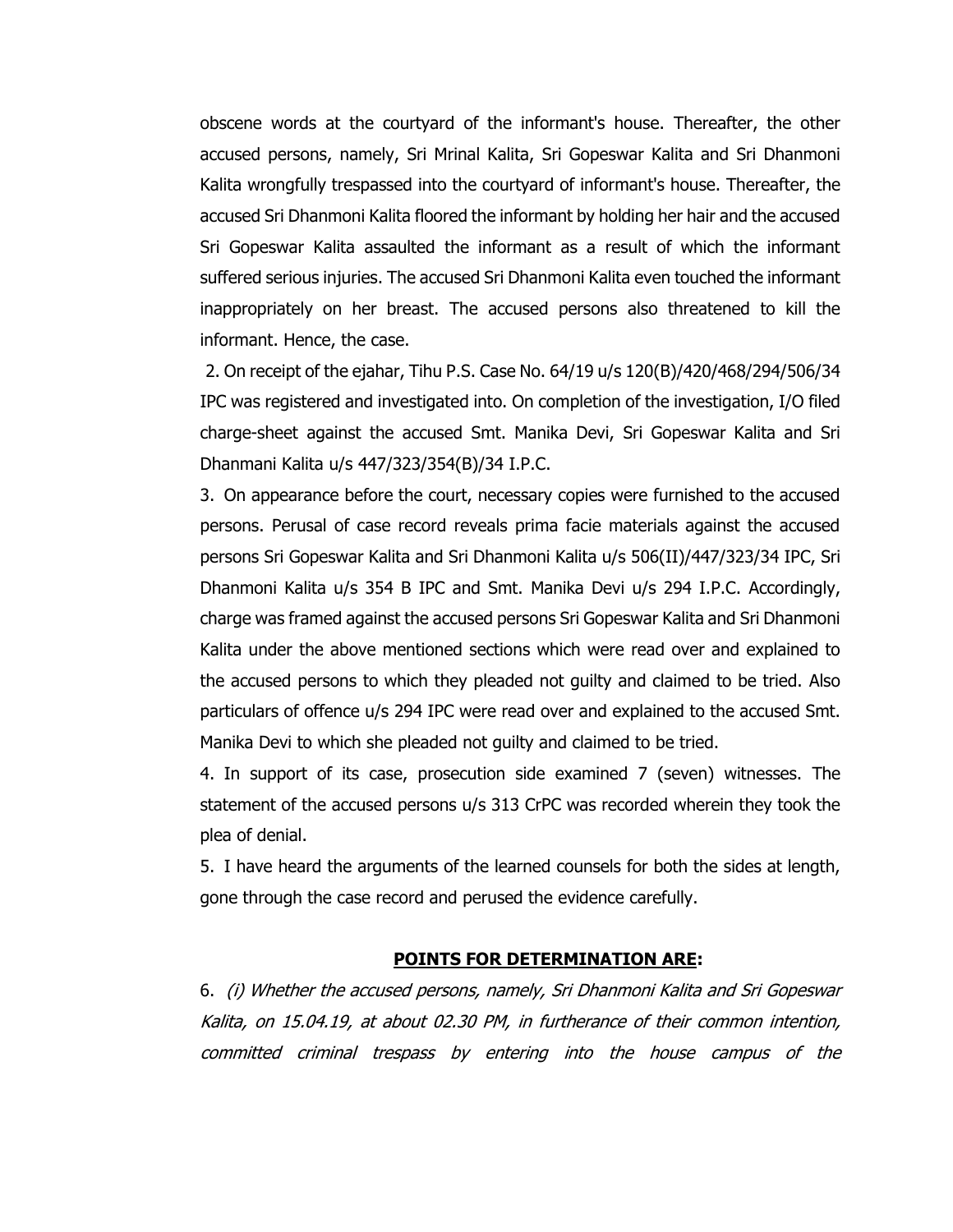informant/victim, which was also in the possession of the informant, with an intent to commit an offence, and thereby committed an offence punishable u/s 447/34 IPC? (ii) Whether the accused persons, namely, Sri Dhanmoni Kalita and Sri Gopeswar Kalita, on 15.04.19, at about 02.30 PM, in furtherance of their common intention, voluntarily caused hurt to the informant/victim, and thereby committed an offence punishable u/s 323/34 IPC?

(iii) Whether the accused persons, namely, Sri Dhanmoni Kalita and Sri Gopeswar Kalita, on 15.04.19, at about 02.30 PM, in furtherance of their common intention, committed criminal intimidation by threatening to kill the informant/victim, and thereby committed an offence punishable u/s 506(II)/34 IPC?

(iv) Whether the accused person, namely, Smt. Manika Devi, on 15.04.19, at about 02.30 PM, rebuked the informant with obscene language at or near a public place, and thereby committed an offence punishable u/s 294 IPC?

(v) Whether the accused person, namely, Sri Dhanmoni Kalita, on 15.04.19, at about 02.30 PM, assaulted or used criminal force to the informant/victim with the intention of disrobing her, and thereby committed an offence punishable u/s 354-B IPC?

#### **DISCUSSION, DECISION AND REASONS THEREON:**

7. To prove its case the prosecution side adduced the evidence of the M.O. Dr. Karabi Das as PW-1, the informant/victim Smt. Babita Devi as PW-2, the informant's mother Smt. Puspa Devi as PW-3, Sri Sagar Biswas as PW-4, Sri Bhupen Sarma as PW-5, Smt. Kabita Kalita @ Sabita Kalita as PW 6 and Smt. Marami Kalita as PW-7.

8. Perusal of evidence reveals that the informant/victim/PW-2 deposed in her evidence that she had lodged the case against the accused person on some misunderstandings. The accused persons, namely, Sri Gopeswar Kalita and Sri Dhanmoni Kalita neither assaulted her nor threatened to kill her on the date of the incident. PW-2 also deposed that on the date of the incident an argument had taken place between the informant and the accused persons and PW 1 lodged the case on the spur of the moment. In her cross examination PW-2 stated that she has no objections if the accused persons are acquitted. PW-3 and PW-5, the mother and brother of the informant respectively, corroborated the evidence of PW 2 that she had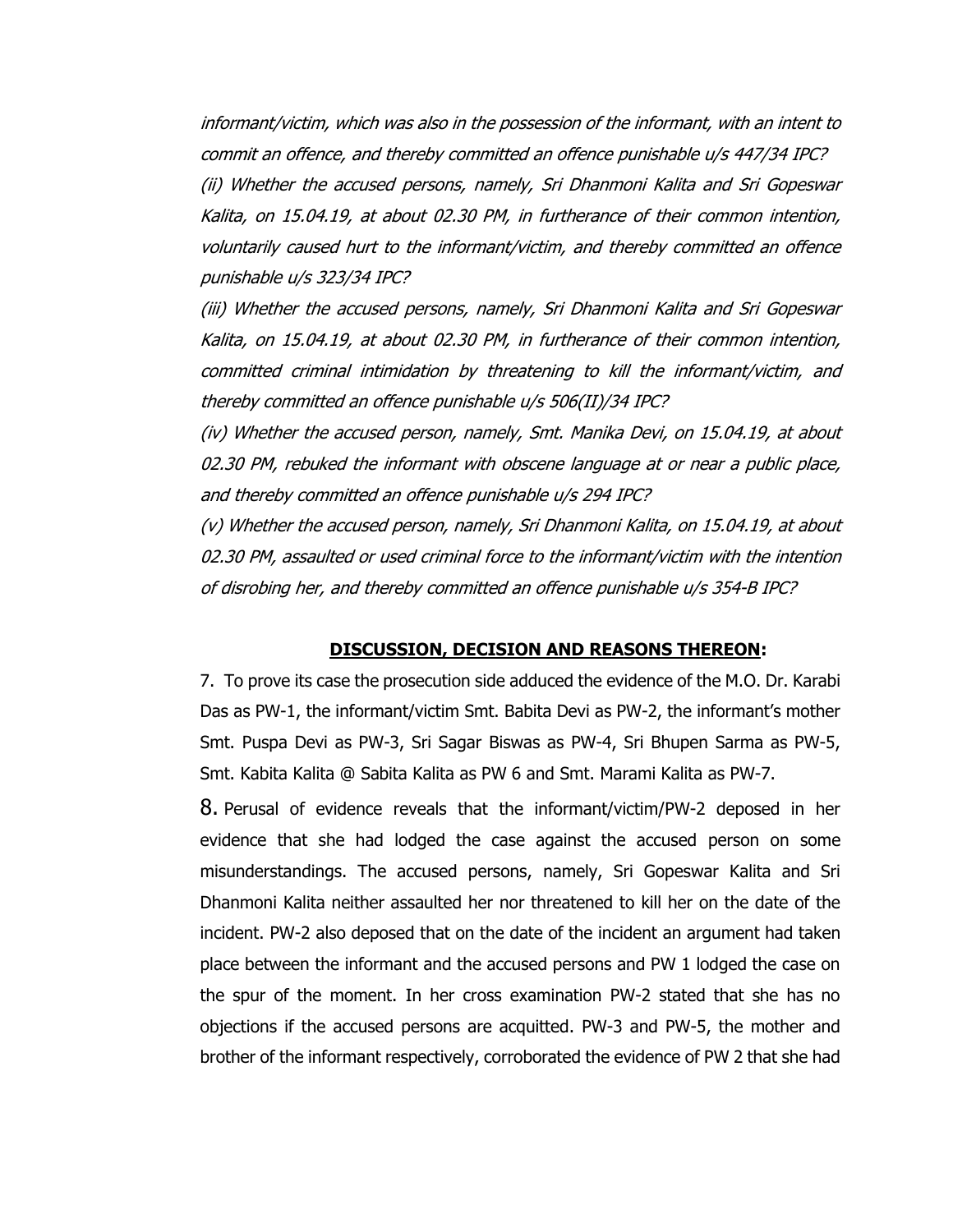lodged the case against the accused persons out of some misunderstandings. PW 4, PW 6 and PW 7 deposed that they don't know anything about the incident.

9. In view of the evidences on record, I am of the considered opinion that there are no materials against the accused persons Sri Gopeswar Kalita and Sri Dhanmoni Kalita u/s 506(II)/447/323/34 IPC, against the accused Sri Dhanmoni Kalita u/s 354 B IPC and against the accused Smt. Manika Devi u/s 294 I.P.C. Hence, the prosecution side failed to prove its case against the accused persons beyond reasonable doubt. As such the accused persons deserves acquittal.

### **O R D E R**

10. In view of the conclusion made above, I hold the accused persons Sri Gopeswar Kalita and Sri Dhanmoni Kalita not guilty of the offence u/s 506(II)/447/323/34 IPC and Sri Dhanmoni Kalita and Smt. Manika Devi are not guilty u/s 354 B IPC and u/s 294 I.P.C respectively. Hence, the accused persons are acquitted from their respective charges. The accused persons are set at liberty forthwith.

15. The bail-bond of the accused persons shall remain in force for a period of six months from the date of this order.

16. The judgment is delivered in the open Court in presence of the accused and their learned Counsel.

Given under my hand and the seal of this court on this  $30<sup>th</sup>$  day of July, 2019.

> (Anurup Bordoloi) Munsiff cum JMFC, Tihu

Typed by me,

(Anurup Bordoloi) Munsiff cum JMFC, Tihu